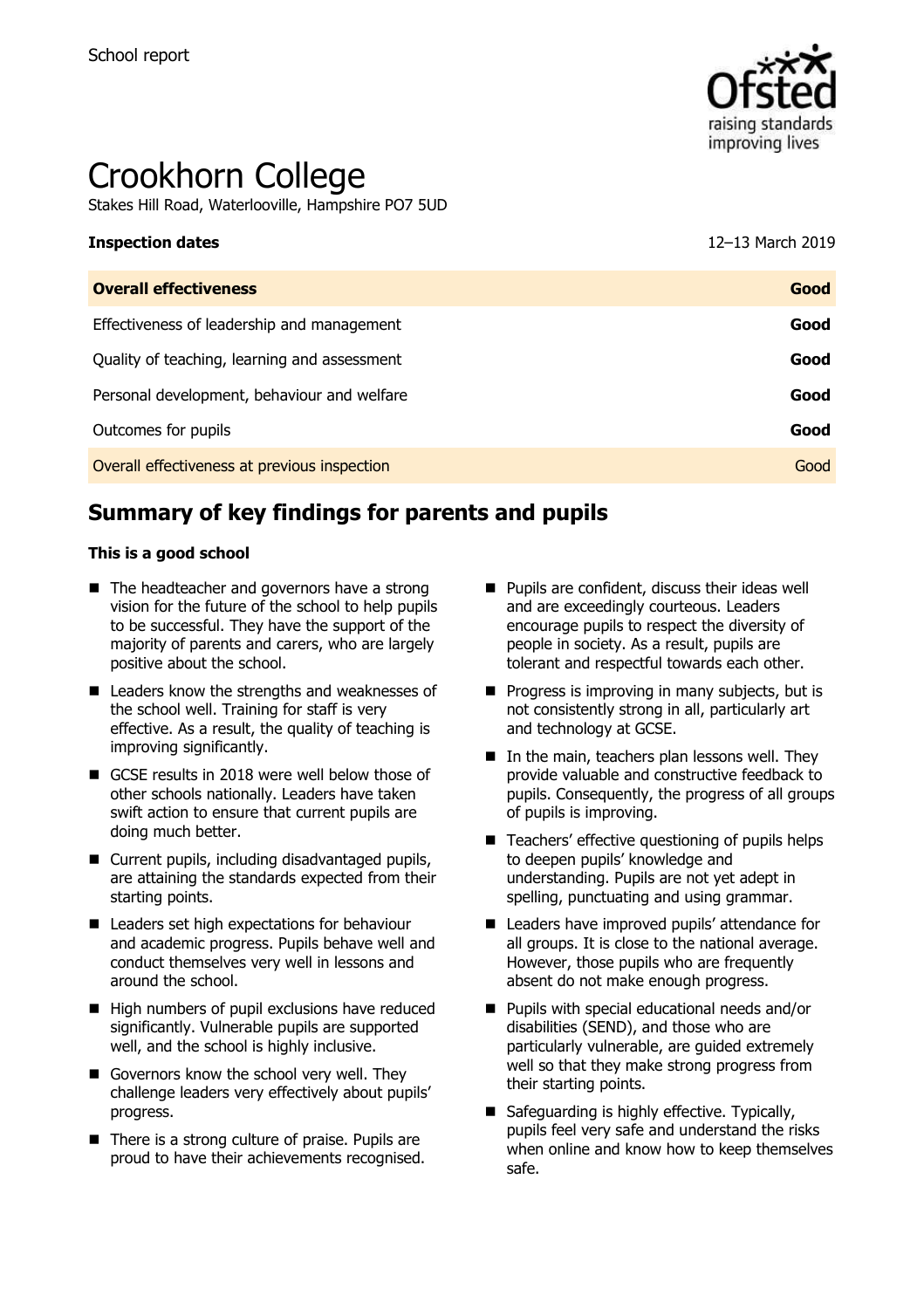

# **Full report**

## **What does the school need to do to improve further?**

- Raise the progress and attainment of all groups of pupils so that pupils achieve at least as well as other pupils nationally in all subjects.
- Leaders and governors need to ensure those pupils who frequently miss school attend school regularly so that they can catch up with other pupils nationally.
- Leaders should ensure that pupils are more accurate in their spelling, punctuation and grammar.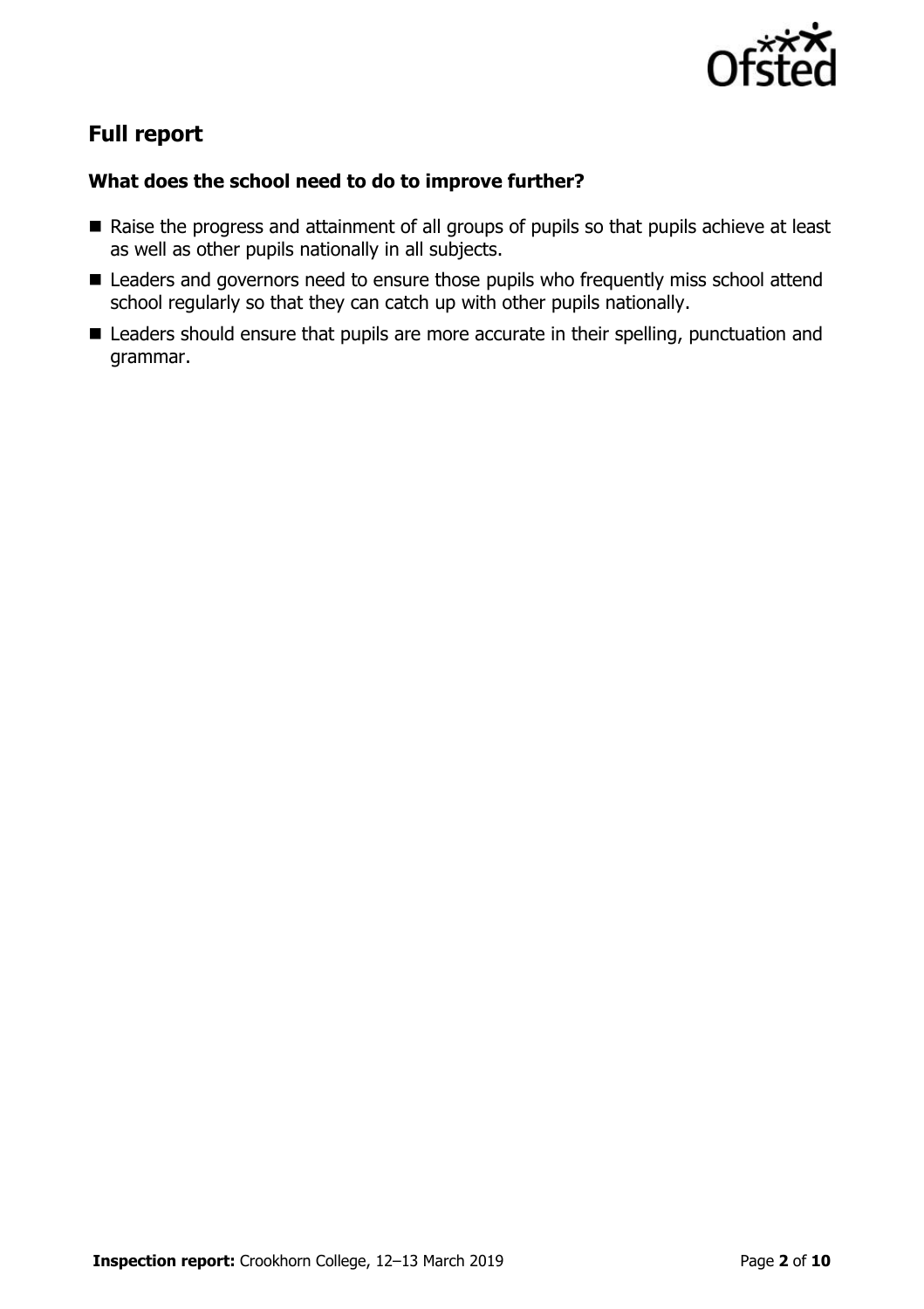

## **Inspection judgements**

#### **Effectiveness of leadership and management Good**

- The headteacher, ably supported by the leadership team, has a strong and clear vision for the school. Leaders know the school's strengths and weaknesses well and have ensured that action plans are in place to bring about the necessary improvements. They have responded promptly and incisively to the disappointing GCSE examination results in 2018. Consequently, current pupils are making strong progress from their starting points. Parents are largely positive about the school. For example, one parent commented, 'The leadership is visible and has an obvious impact on staff striving to constantly improve and encourage children to be the best they can be.'
- Leaders are knowledgeable about teaching and learning and are able to provide effective support and guidance to teachers to improve pupils' learning. Staff training is closely linked to strategies to improve pupils' progress. Staff feel very well supported by senior leaders; this support has led to improvements in teaching. Newly qualified teachers are also trained well.
- Leaders' monitoring of teaching is highly effective. Subject leaders and teachers value the regular collaborative planning time to improve the quality of teaching. Typically, subject leaders have a very clear understanding of their subject's strengths and areas that need further development. As a result, learning is improving across all subjects. For example, the 'live coaching' in lessons provides valuable feedback to teachers to support them in improving pupils' learning.
- Leaders have engendered a strong ethos of high expectations for pupils' behaviour and academic progress. Consequently, the school provides a calm and orderly environment for learning. Leaders have significantly reduced the previously high numbers of pupils receiving fixed-term exclusions.
- Leaders have reviewed the curriculum to ensure that more pupils are now taking the English Baccalaureate (EBacc) suite of subjects. The number of pupils taking a modern foreign language has increased significantly. Leaders have provided a comprehensive and well-planned personal, social, health and economic (PSHE) education programme that meets pupils' personal needs well. Pupils value the opportunity to gain an understanding of financial matters, for example in calculating the annual percentage rate when borrowing money.
- The curriculum is enhanced by a comprehensive extra-curricular programme that pupils readily take part in. Examples include the Duke of Edinburgh's Award scheme, and politics, dance and music clubs. Cultural days such as Japan and China days help to broaden pupils' perspectives and understanding of other cultures. Pupils are prepared extremely well for life in modern Britain. Through the curriculum and assemblies, pupils are made aware of current topical issues, for example in raising their awareness of Holocaust Memorial Day, World Water Day and International Women's Day. A typical comment from a parent was, 'The staff all go the extra mile for the children and provide so many enrichment opportunities.'
- Leaders have ensured that the school environment supports learning and recognises pupils' achievements. For example, the quality of displays around the school is exceptional and recognises pupils' successes and effectively supports their social and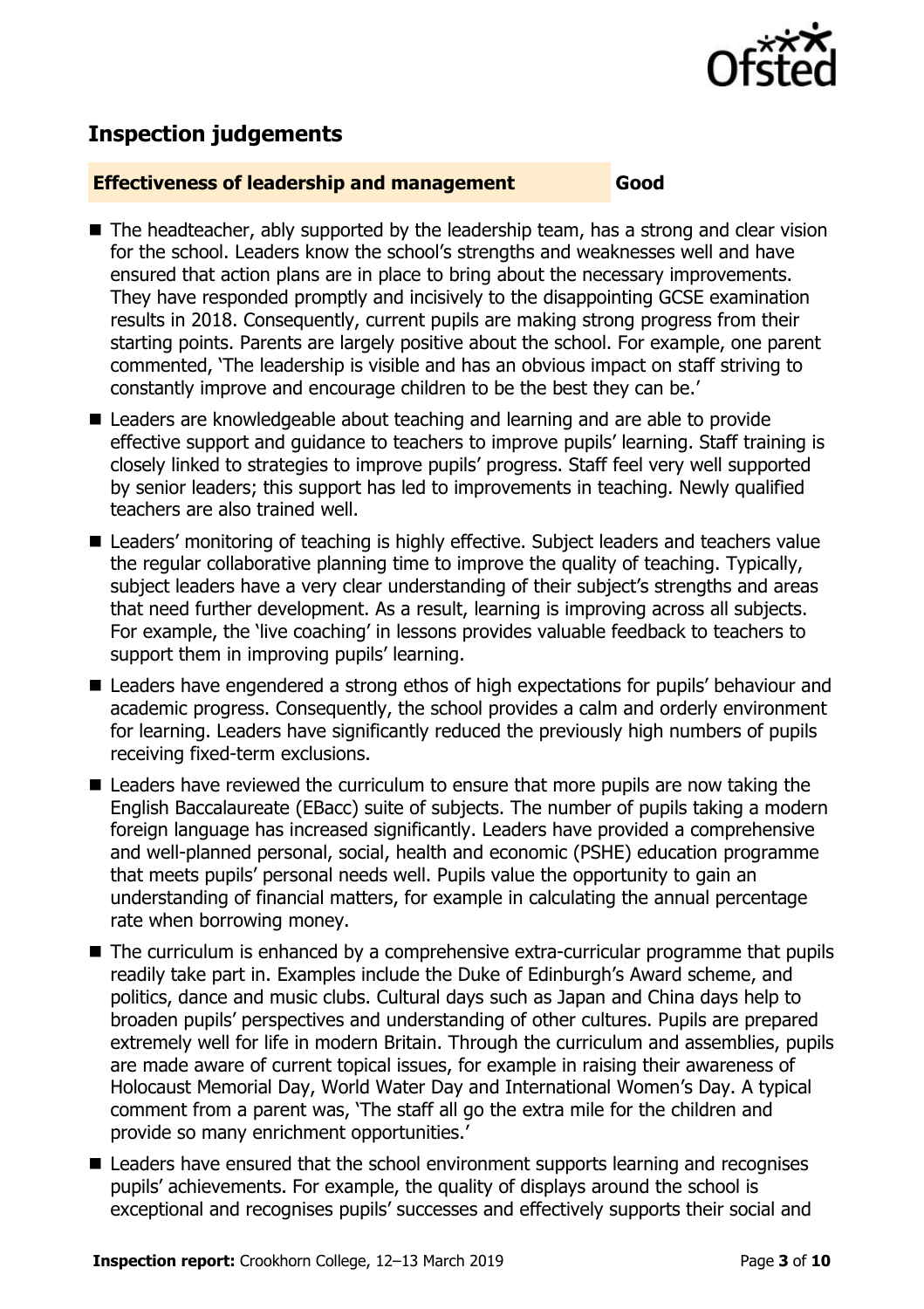

cultural development.

- Pastoral leaders support pupils' personal development very well and also closely monitor their academic progress. The four pastoral houses create a strong sense of community. One pupil commented, 'It's like a family.'
- Leaders and governors make excellent use of the additional funding available to support disadvantaged pupils and pupils with SEND. Leaders have clear plans in place to use pupil premium funding effectively. They evaluate the impact of support, and consequently, the progress of current disadvantaged pupils is similar to that of other pupils in the school. Pupils who join the school with below-average literacy levels are supported well by the use of Year 7 catch-up funding to improve their levels of literacy and numeracy.
- The leadership of pupils with SEND is particularly strong. Well-trained learning support assistants skilfully guide pupils to help them to understand and improve their work. Consequently, pupils with SEND make strong progress.
- Staff are aware of the vulnerability of the high number of children looked after. These children are supported very well and their attendance has improved so that it is well above the national average for all pupils.
- External support provided by the Hampshire Improvement and Advisory Service is highly valued, particularly by subject leaders. The support has been effective in engendering a culture within school where teachers reflect well on their teaching.

#### **Governance of the school**

- Governors have a clear vision for the future of the school and value highly the inclusive nature of the school. They see the school as an integral part of the local community. Governors receive detailed and comprehensive information about the school from leaders. Consequently, governors challenge leaders appropriately and set high expectations for pupils' progress.
- Governors have clearly defined roles and responsibilities. They undertake appropriate training, including the safeguarding of children. Governors have managed the deficit budget well. As a result, the school is on target to remove the deficit soon. Governors know the school's strengths and weaknesses, but occasionally they need to be more precise in evaluating the impact of funding on raising pupils' achievement.

### **Safeguarding**

- The arrangements for safeguarding are effective. School leaders ensure that policies and procedures are comprehensive. Leaders liaise very effectively with outside agencies when the need arises. Staff and governors have received appropriate training to support pupils' well-being. Typically, pupils feel very safe and feel able to talk to an adult in school if they have any concerns or worries.
- Leaders ensure that the current policies and procedures address current threats to keeping children safe. Pupils know how to keep themselves safe when online and are aware of the risks of radicalisation.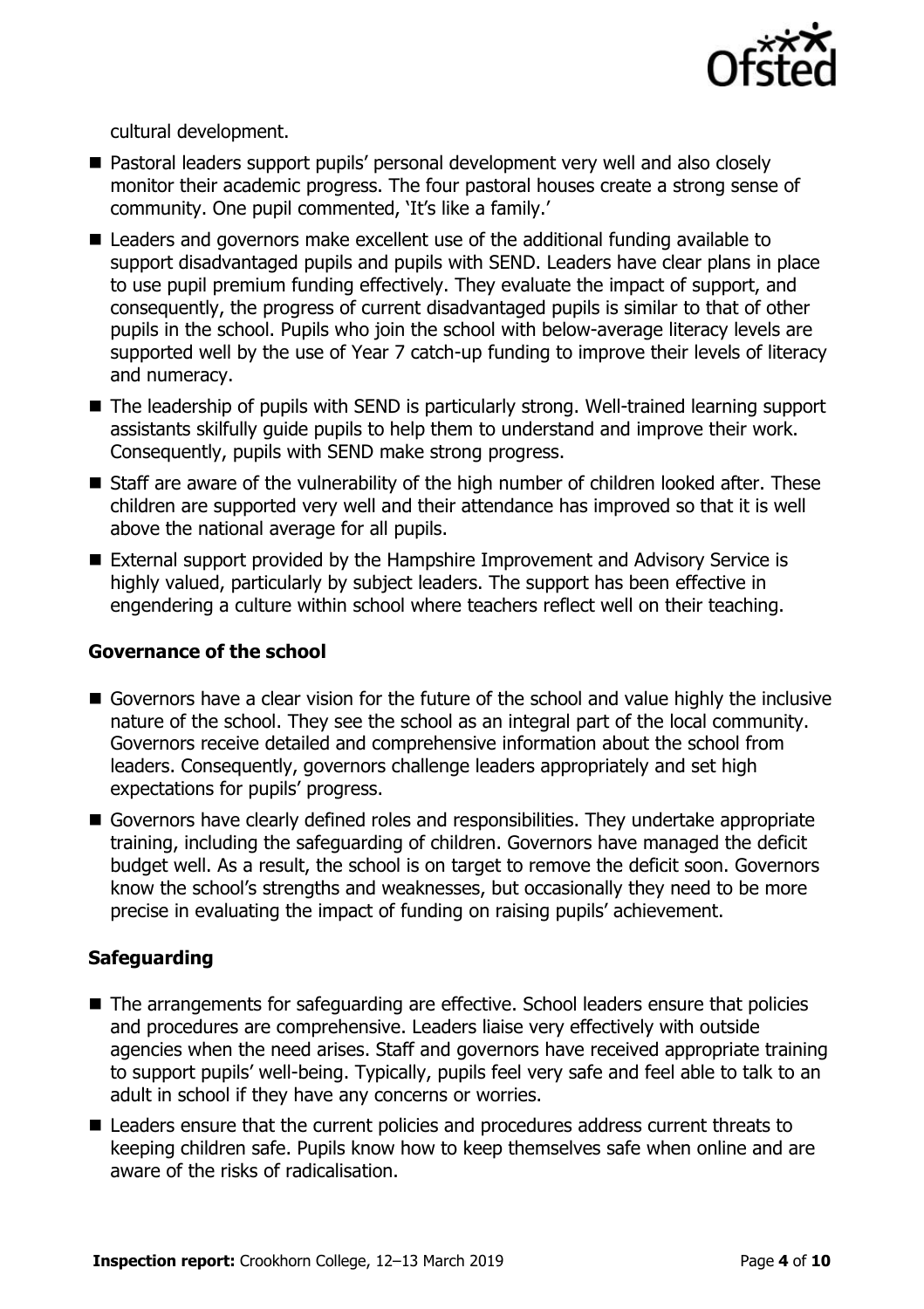

#### **Quality of teaching, learning and assessment Good**

- In the main, teachers plan learning well and provide constructive support to enable pupils to improve their work. Typically, the pupils work very hard. For example, the most able pupils say that they are challenged in lessons and are able to persevere with difficult work. As a result, the progress of all groups of pupils is improving.
- Leaders ensure that pupils are carefully tracked and appropriate support is in place to help pupils, where necessary. Consequently, pupils' current work has improved significantly.
- Teachers' frequent feedback to pupils is particularly effective. Pupils are able to improve their work and, consequently, make stronger progress. Leaders have focused on improving pupils' use of subject-specific vocabulary. However, pupils' use of grammar and their accuracy in spelling key words are not yet consistently good in all subjects. For example, a minority of pupils do not use subject-specific language well enough to describe and annotate their work in art and technology.
- Teaching is particularly strong in English, mathematics, science and modern foreign languages. Teachers' insightful and targeted questioning of pupils helps to strengthen and deepen pupils' knowledge and understanding. Pupils are willing to take responsibility for their own learning. For example, in geography and history, pupils have prepared valuable revision notes to help them prepare for their GCSE examinations. In addition, in English and modern foreign languages, pupils enhance their writing by readily using dictionaries. Pupils' progress is slower in art and technology at GCSE.
- Typically, teachers have strong subject knowledge and they make very effective use of resources to support and check that pupils understand the work. Furthermore, displays in classrooms are used well by pupils, particularly pupils with SEND, to help them with their work.
- **Pupils have positive attitudes to their learning and they take great pride in their work.** Pupils listen attentively to each other when discussing difficult concepts. For example, in mathematics, pupils' discussions deepen their understanding of mathematical concepts through problem-solving activities.
- Strong relationships between pupils and teachers support a conducive learning environment. On the whole, pupils enjoy school and appreciate the help that teachers give them to improve their work.
- **Pupils who are frequently absent are not able to complete their work well enough due** to the gaps in their learning.

#### **Personal development, behaviour and welfare Good**

#### **Personal development and welfare**

■ The school's work to promote pupils' personal development and welfare is good. Overwhelmingly, pupils are attentive and keen to learn. They are able to work equally well in groups and independently. Pupils were highly courteous to inspectors during the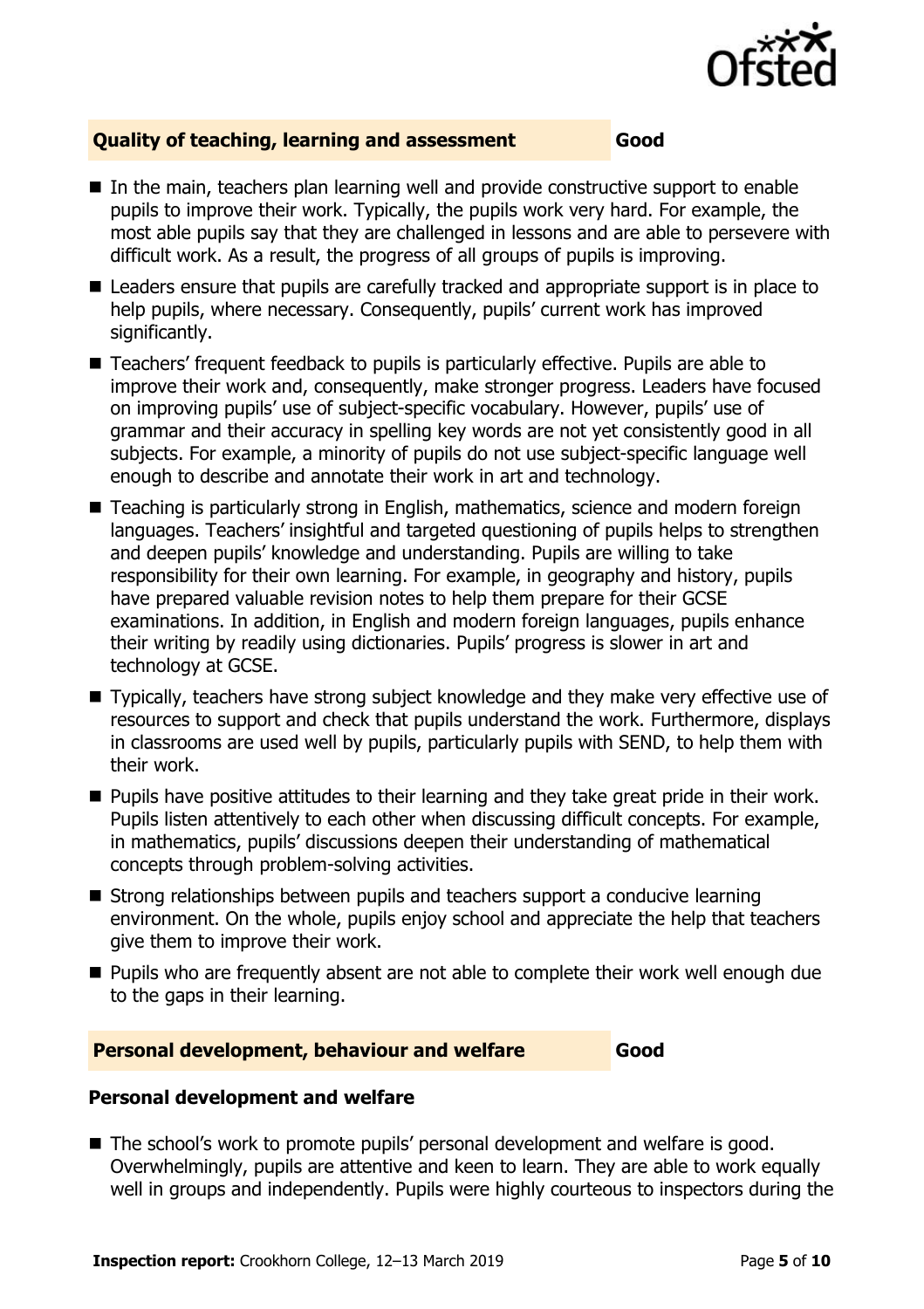

inspection and regularly held open doors for inspectors and helped them find their way around the school. They frequently politely greeted inspectors with a 'Good morning' or 'Hope you've had a good day'.

- **Pupils are aware, through the highly effective PSHE education programme and** assemblies, of how to keep themselves healthy and safe. Pupils are respectful to each other. They reported that bullying, including homophobic and racist bullying, is very infrequent, and that staff deal with it carefully when it occurs. Pupils are tolerant of each other's differences and pupils praised the lesbian, gay, bisexual and transgender (LGBT) club that is available.
- There is a strong culture of praise throughout the school. Pupils are proud of their achievements and wear their achievement badges with pride. One parent commented, 'The reward system and challenge badges inspire my child to do more and feel a sense of achievement.' Pupils have frequent opportunities to take on roles of responsibility. For example, pupils lead clubs in dance and science.
- **Pupils who attend alternative provision at the Woodlands pupil referral unit are able to** follow GCSE pathways to enable them to progress to further education. Pupils' progress is reviewed regularly by the school, the pupil referral unit and parents. Current pupils are likely to meet their target grades. Attendance is carefully monitored and pupils attend well.

### **Behaviour**

- The behaviour of pupils is good. The headteacher and leaders set high expectations of behaviour. As a result, pupils behave well in lessons and around the school. Behaviour is typically calm and considerate and disruption to learning is rare. When it does occur, it is well managed. Typically, the lack of litter and graffiti exemplifies how well pupils care for their school.
- Leaders' actions have improved pupils' attendance. Overall attendance, for disadvantaged pupils and for pupils with SEND, is in line with the national average. Leaders have implemented a range of strategies to improve the attendance of those pupils who are persistently absent. Leaders' actions have not yet improved the attendance of these pupils in order to ensure that they make better progress in their studies. The school works closely with outside agencies to help pupils to improve their attendance. Leaders have been successful in improving the punctuality of pupils to school and to lessons with their 'Ready to learn' approach.
- The number of pupils who received fixed-term exclusions has been particularly high in the past. Leaders have been highly effective in significantly reducing the number of fixed-term, including repeat, exclusions. Permanent exclusions are in line with the national average. The school's use of the internal isolation room has reduced, reflecting the improving standards of pupils' behaviour. The school is very inclusive and supports vulnerable pupils well, helping them to be successful.

### **Outcomes for pupils Good**

■ Leaders acted decisively to improve pupils' progress at GCSE following the disappointing and well below average results in 2018. Some qualifications were not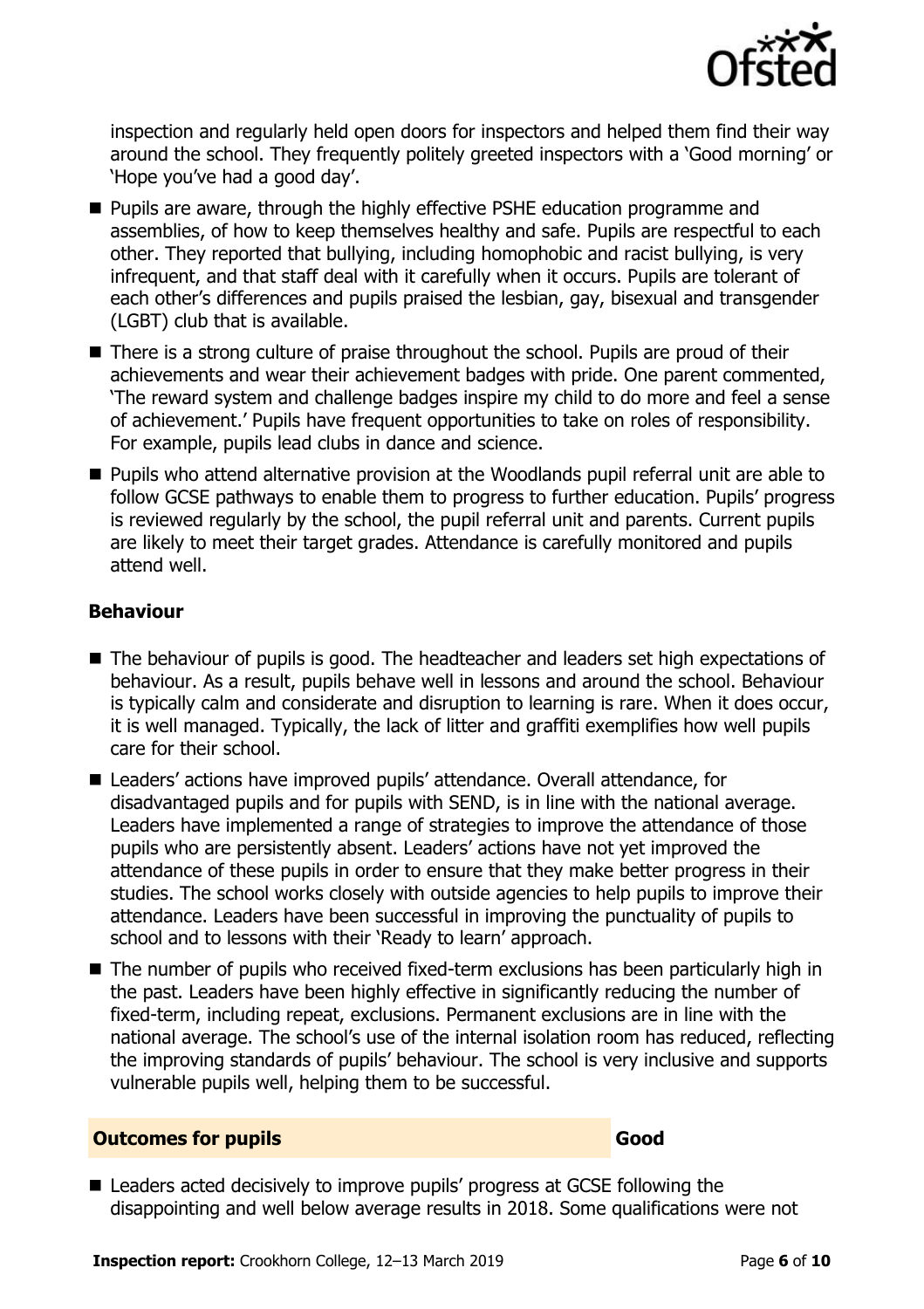

included in the school's performance tables. The work of pupils in all year groups indicates that pupils are now working in line with what would be expected from their starting points. Current Year 11 pupils are making expected progress in line with the aspirational targets set by the school.

- **Pupils make strong progress in English. GCSE results in 2018 showed that pupils made** more progress in English than in other subjects and broadly similar progress to other pupils nationally.
- The most able pupils are given suitable work to challenge them so that they are able to attempt more difficult tasks. For example, in mathematics, pupils wrestle with harder concepts that deepen their understanding. As a result, the most able are making strong progress at GCSE.
- GCSE results in 2018 showed that progress of disadvantaged pupils was significantly below that of other pupils nationally. It is improving, and the standard of their work is similar to that of other pupils in the school.
- **Pupils with SEND are quided well in their learning. Teachers' and learning support** assistants' questioning carefully probes pupils' understanding to help them find the right answers. In addition, boys' progress is improving and is close to that of girls in the school.
- Careers education is a strength of the school. Pupils receive highly effective careers advice and guidance, and vulnerable pupils receive further support. Pupils value the careers interviews and are highly positive about the opportunities provided by work experience. The school's continued support for pupils after they have finished their GCSEs ensures that exceptionally high numbers continue to further education.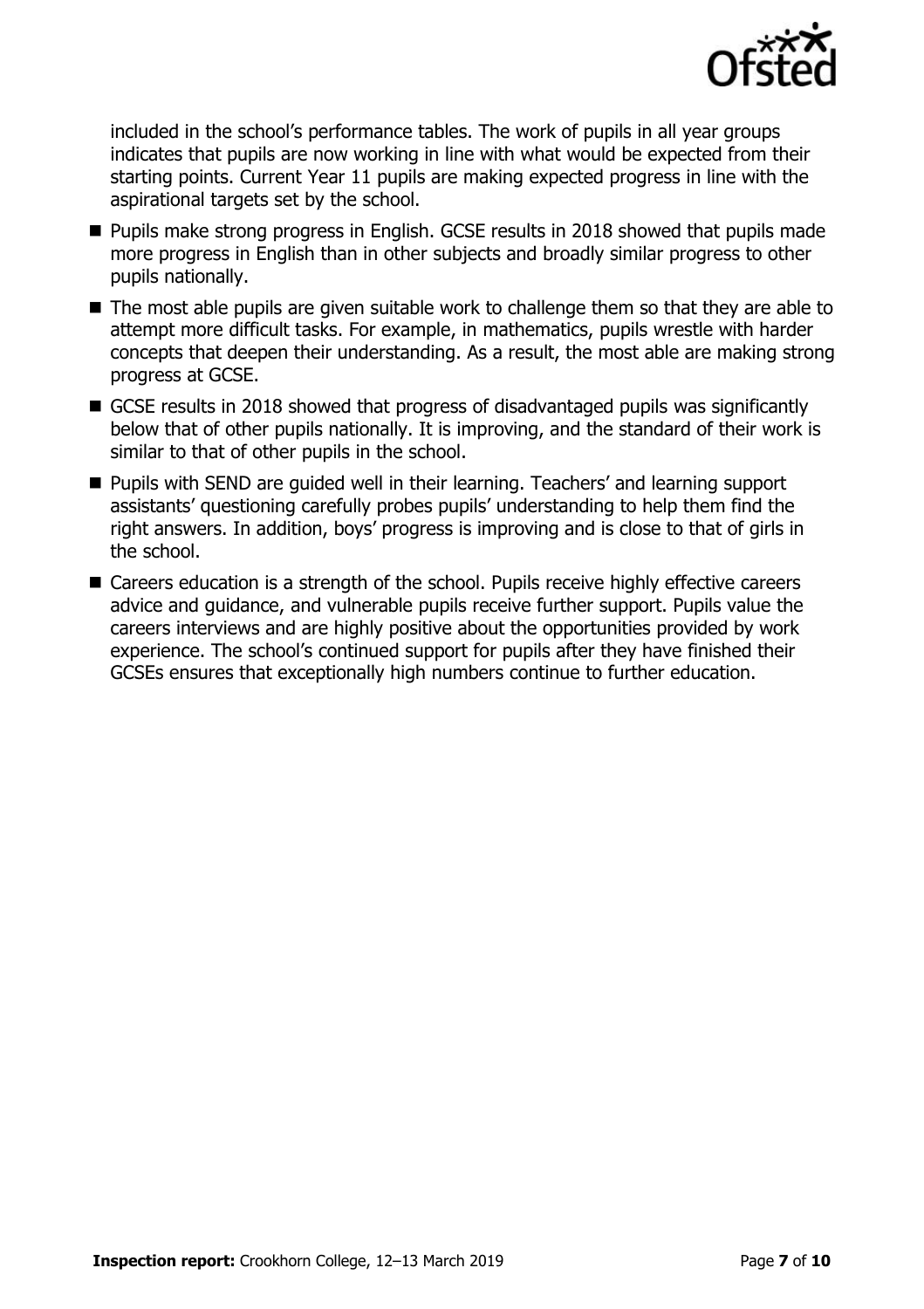

# **School details**

| Unique reference number | 116428    |
|-------------------------|-----------|
| Local authority         | Hampshire |
| Inspection number       | 10084368  |

This inspection of the school was carried out under section 5 of the Education Act 2005.

| Type of school                      | Secondary comprehensive              |
|-------------------------------------|--------------------------------------|
| School category                     | Foundation                           |
| Age range of pupils                 | 11 to 16                             |
| <b>Gender of pupils</b>             | Mixed                                |
| Number of pupils on the school roll | 792                                  |
| Appropriate authority               | The governing body                   |
| Chair                               | Mrs Jackie Branson                   |
| <b>Headteacher</b>                  | Mrs Sarah Bennett                    |
| Telephone number                    | 02392 251120                         |
| Website                             | www.crookhorn.hants.sch.uk           |
| <b>Email address</b>                | sarah.bennett@crookhorn.hants.sch.uk |
| Date of previous inspection         | 7-8 October 2015                     |

### **Information about this school**

- The school is smaller than the average-sized secondary school.
- The majority of pupils (95.5%) are of White British heritage, with a proportion of minority ethnic groups broadly in line with the national average.
- $\blacksquare$  The proportion of pupils with SEND (19.7%) is above the national average.
- $\blacksquare$  The proportion of disadvantaged pupils (31%) is just above the national average (28%).
- Currently, a small number of pupils attend alternative provision at Woodlands, the local authority pupil referral unit.
- The school is part of a soft federation, the Havant Federation.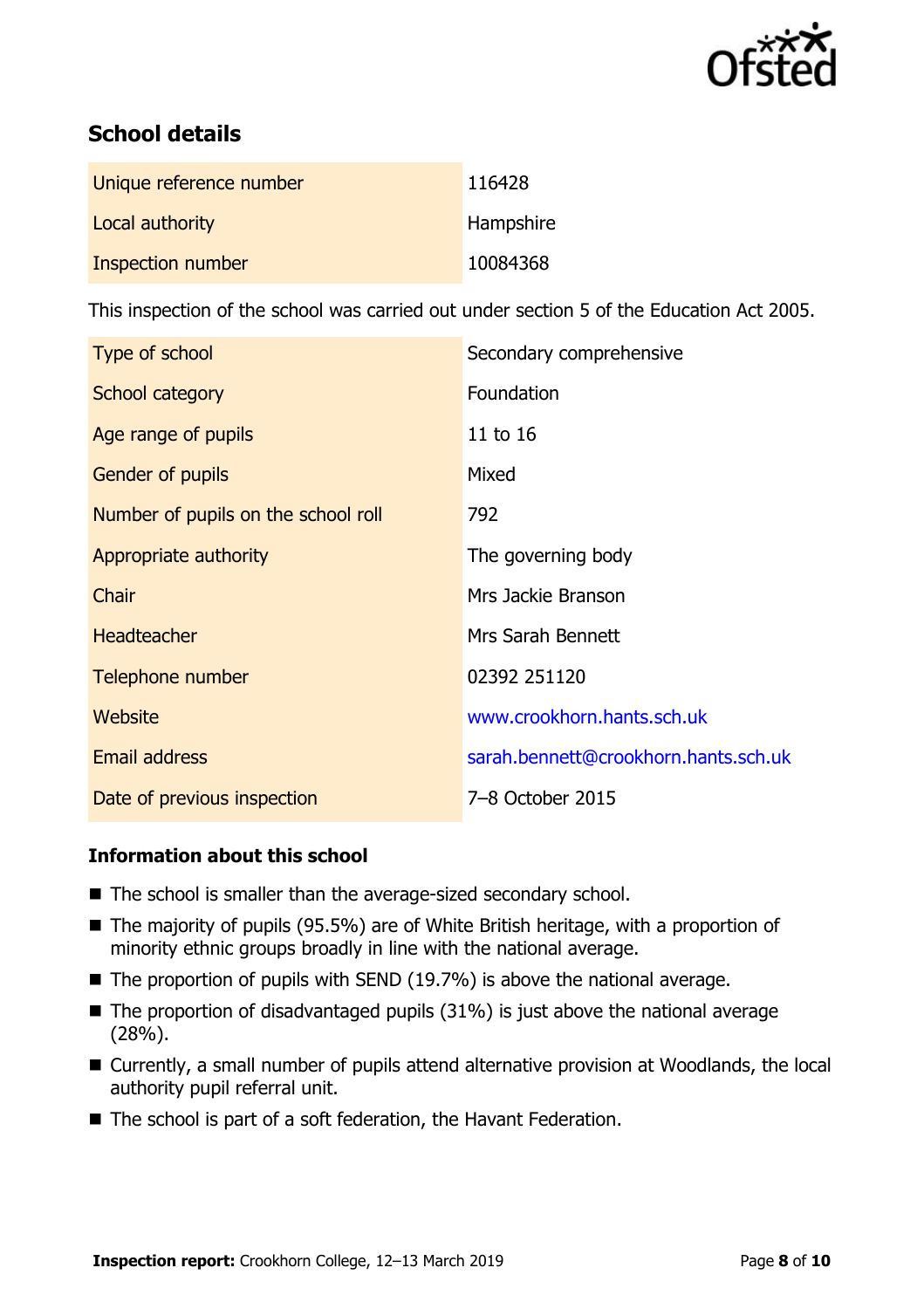

## **Information about this inspection**

- Inspectors observed learning in 58 lessons, including a number of short visits to tutor groups. The majority of lessons were visited jointly with senior leaders. During visits to classes, inspectors looked at pupils' work in books.
- Inspectors examined a selection of pupils' work from key stages 3 and 4.
- Meetings were held with the headteacher and staff, including newly qualified teachers and academic senior and middle leaders. Inspectors took account of 67 responses to Ofsted's staff questionnaire.
- The lead inspector met a representative group of governors.
- Inspectors took account of 124 responses from parents to Ofsted's online survey, Parent View, as well as written comments submitted by 80 parents.
- The lead inspector spoke to the local authority school improvement partner.
- **Pupils'** views were gathered from meetings with pupils from all year groups and from 19 responses to Ofsted's pupil survey. Informal conversations with pupils took place around the school and at different times of the school day.
- Inspectors scrutinised a wide range of school documentation. This included leaders' evaluations of the school's performance, the school development plan, information about standards and pupils' progress, information on the school's website, records of pupils' attendance, minutes of governing body meetings, and a range of policies and information, including those relating to safeguarding.

#### **Inspection team**

| Christopher Lee, lead inspector | Ofsted Inspector |
|---------------------------------|------------------|
| <b>Anne Turner</b>              | Ofsted Inspector |
| James Rouse                     | Ofsted Inspector |
| <b>Suzanne Richards</b>         | Ofsted Inspector |